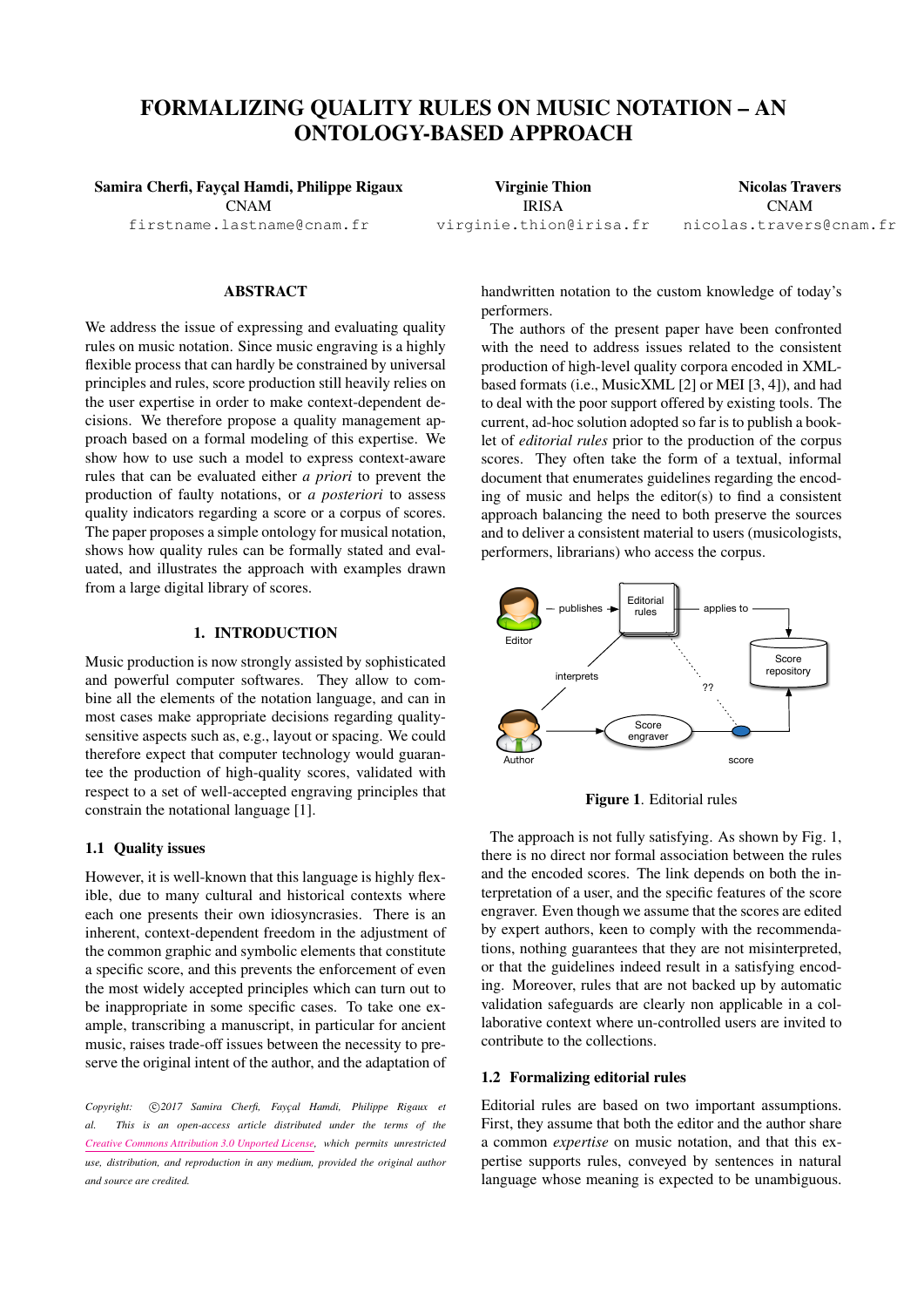Second, the author is assumed to "process" the rules while creating a new score, and guarantees that the resulting encoding fulfills them.

In the present paper we propose to formalize these assumptions, in such a way that *expertise*, *rules*, and *rules fulfillment* can all be explicitly stated and automatically validated. The main components of the approach are summarized by Fig. [2.](#page-1-0) Its foundations consists of an ontology of music notation, representing the concepts and domainspecific knowledge. Rules can be expressed (by an editor, possibly helped by experts) as formal sentences built from these concepts, and validation can be carried out by a reasoner that, given an instance of a score (interpreted as an instance of the ontology concepts), checks the rules fulfillment.

<span id="page-1-0"></span>

Figure 2. Formalization of rules

The rules might differ from one corpus to another, e.g., there is no reason to assume that the same set of constraints hold for a corpus of Renaissance music and for the Complete Works of Anton Webern. This approach therefore allows to specialize the definition of what a correct engraving is in a specific context, and can be seen as a complement of Finale, Sibelius or MuseScore that deliberatley aim at proposing full-featured, non specialized engraving options.

The rest of the paper intends to demonstrate the promising perspective brought by associating a sophisticated encoding of music notation (say, using the MEI format) with knowledge-based management tools. We use as a driving motivation the expression and control of editorial rules on music scores corpora. Section [2](#page-1-1) gives an overview of the approach, along with background notions. Section [3](#page-2-0) proposes a simple ontology, and Section [4](#page-5-0) examples of editorial rules. We discuss how the methodology can be used in a broader perspective in the concluding section.

#### 2. BACKGROUND AND MOTIVATION

<span id="page-1-1"></span>Let us first develop why, in our opinion, current technology falls short to support quality assessments on score encoding. We then provide some background on the field of formal ontologies and reasoning, and explain how this field can be used in the context of music notation.

# 2.1 Dealing with quality issues

The flexibility of music notation is such that it is difficult to express and check quality constraints on the representation that would universally hold. For instance, many formats we are aware of do not impose that the sequence of notes/rests in a measure exactly covers the measure duration defined by the time signature. As another example, in polyphonic music, nothing guarantees that the parts share common signatures and durations. So, even with the most sophisticated encoding, we may obtain a score presentation that does not correspond to a meaningful content (the definition of which is context-dependent), and will lead to an incorrect layout (if not a crash) with one of the possible renderers.

Besides, scores are being produced by individuals and institutions with highly variables motivations and skills. By "motivation", we denote here the purpose of creating and editing a score in a digital format. A first one is obviously the production of material for performers, with various levels of demands. Some users may content themselves with schematic notation of simple songs, whereas others will aim at professional editing with high quality standards. The focus here is on rendering, readability and manageability of the score sheets in performance situation. Another category of users (with, probably, some overlap) are scientific editors, whose purpose is rather an accurate and long-term preservation of the source content (including variants and composer's annotations). The focus will be put on completeness: all variants are represented, editor's corrections are fully documented, links are provided to other resources if relevant, and collections are constrained by carefully crafted editorial rules. Overall, the quality of such projects is estimated by the ability of a document to convey as respectfully as possible the composer's intent as it can be perceived through the available sources. Librarians are particularly interested by the searchability of their collections, with rich annotations linked to taxonomies [\[5\]](#page-6-4). We finally mention analysts, teachers and musicologists: their focus is put on the core music material, minoring rendering concerns. In such a context, part of the content may be missing without harm; accuracy, accessibility and clarity of the features investigated by the analytic process are the main quality factors.

Finally, even with modern editors, qualified authors, and strong guidelines, mistakes are unavoidable. Editing music is a creative process, sometimes akin to a free drawing of some graphic features whose interpretation is beyond the software constraint checking capacities. A same result may also be achieved with different options (e.g., the layer feature of Finale), sometimes yielding a weird and convoluted encoding, with unpredictable rendering when submitted to another renderer.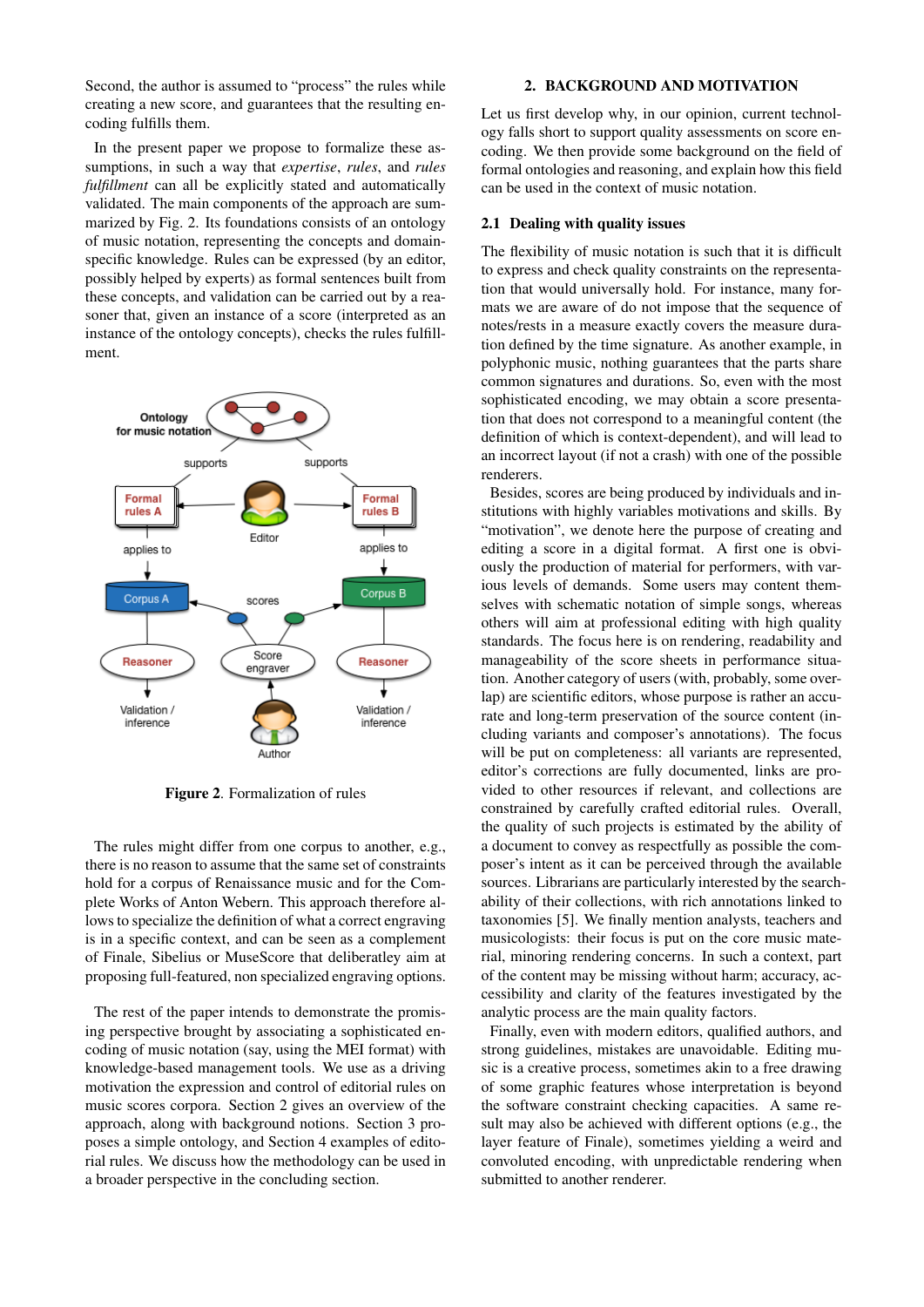#### 2.2 Knowledge formalization with OWL ontologies

One of the major achievement of the Semantic Web initiative [\[6\]](#page-6-5) is the development of OWL, a language to represent *ontologies*. [1](#page-2-1) An ontology is a set of axioms and rules that provide formal statements about the concepts (or "classes") and concept occurrences (or "individuals") of some knowledge domain. For instance, Note is a basic concept, which can be represented by a class in an OWL ontology, and some A4 in a score is an occurrence of the concept which can as well be represented in the ontology as an individual.

OWL supports inference mechanisms that derive new facts from those explicitly present in the ontology. As a trivial example, since A4 is a Note, which itself is a sub-class of Sound, a reasoner can infer that A4 is a Sound.

*Ontologies* have been recognized as an essential component for representing knowledge. An ontology commonly agreed to in a given domain constitute an essential basis to express formal statement that represent some domain knowledge, and to build sound reasoning and inference mechanisms related to this knowledge. The formalization of ontologies and reasoning also allows to automatically and safely validate facts, rules and constraints. As such, it constitutes an invaluable support to make sense to massive amounts of semi-structured data that would otherwise be hardly interpretable. While the initial purpose of semantic web technology is the mastering of Web data, its use has now spread to highly specialized knowledge domains. We make the case here for applying this approach to music notation.

The ontology proposed here is formalized using the fragments of OWL 2 [\[7\]](#page-6-6) corresponding to the description logic  $\mathcal{SROIQ}(\mathcal{D})$  [\[8\]](#page-6-7). The use of OWL 2 is privileged because it provides a high expressiveness allowing semantic reasoners to verify the consistency of data, to derive new knowledge or to extract information already present. In addition, rules can be added to the ontology to express complex knowledge and provide more inference possibilities. A language of choice is SWRL, the Semantic Web Rule Language [\[9\]](#page-6-8), which is brefly introduced in Section [4](#page-5-0) along with rules examples.

#### 2.3 Ontology-based quality assessment

Axioms and rules that compose an ontology can be used to assess the quality of music notation, assuming the latter is represented in some structured format (e.g., Kern, MusicXML, MEI, etc.). We can then interpret the content of a score in terms of the ontology concepts (see Fig. [3](#page-2-2) for an illustration). This helps to reduce the conversion of notation elements from a score into *facts* representing concepts occurrences such as, e.g., "in this voice, in this measure, and for this duration, we find *this* chord." The set of facts that we obtain together represent the notational knowledge encoded in the score, and we can then confront this knowledge to rules that state what are the fair facts.

In formal terms, new facts are produced and a reasoner can check if the ontology, augmented with facts and rules,

<span id="page-2-2"></span>

Figure 3. Representing a score as ontology facts

is still consistent and hence provide an information about the notation quality (e.g. accuracy, correctness, etc.). For instance, a fact which states that an event is at the same time a lyric and a rest, introduces an inconsistency when the ontology contains an axiom that says that an event is a disjoint union of these two classes. As another example, a rule stating that time intervals of two different events can't overlap, helps to detect imprecisions in the expression of intervals related to voice events.

As illustrated by Fig. [3,](#page-2-2) the only non-standard component in this validation process (assuming a well-accepted ontology of music notation) is the converter that takes some score encoding as input and produces facts (usually encoded in RDF) as output. Implementating such conversion is definitely easy, and this makes the approach a quite attractive one, given its potential benefits.

# 3. THE ONTOLOGY

<span id="page-2-0"></span>We now present a concrete application of the above principles, based on an ontology of music notation specifically designed as a support for expressing quality constraints. Some preliminary words of caution are here in order.

# 3.1 Goals and Restrictions

The popularity and advantages of ontologies led to their usage in managing musical information. We can find hight level or meta data oriented ontologies to manage metadata about musical works [\[10\]](#page-6-9). For more content oriented usage, Raimond and al. proposed the Music Ontology [\[11\]](#page-6-10) to manage basic information about musical works and artists. The objective is to integrate musical works in the Semantic Web and the ontology is consequently used as a base for many music-oriented web services. A similar work is the Kanzaki Ontology [\[12\]](#page-6-11), a music vocabulary which describes classical music and performances. These ontologies describes music at a work level and are suitable to describe general informations such as music categories

<span id="page-2-1"></span><sup>1</sup> https://www.w3.org/TR/owl-features/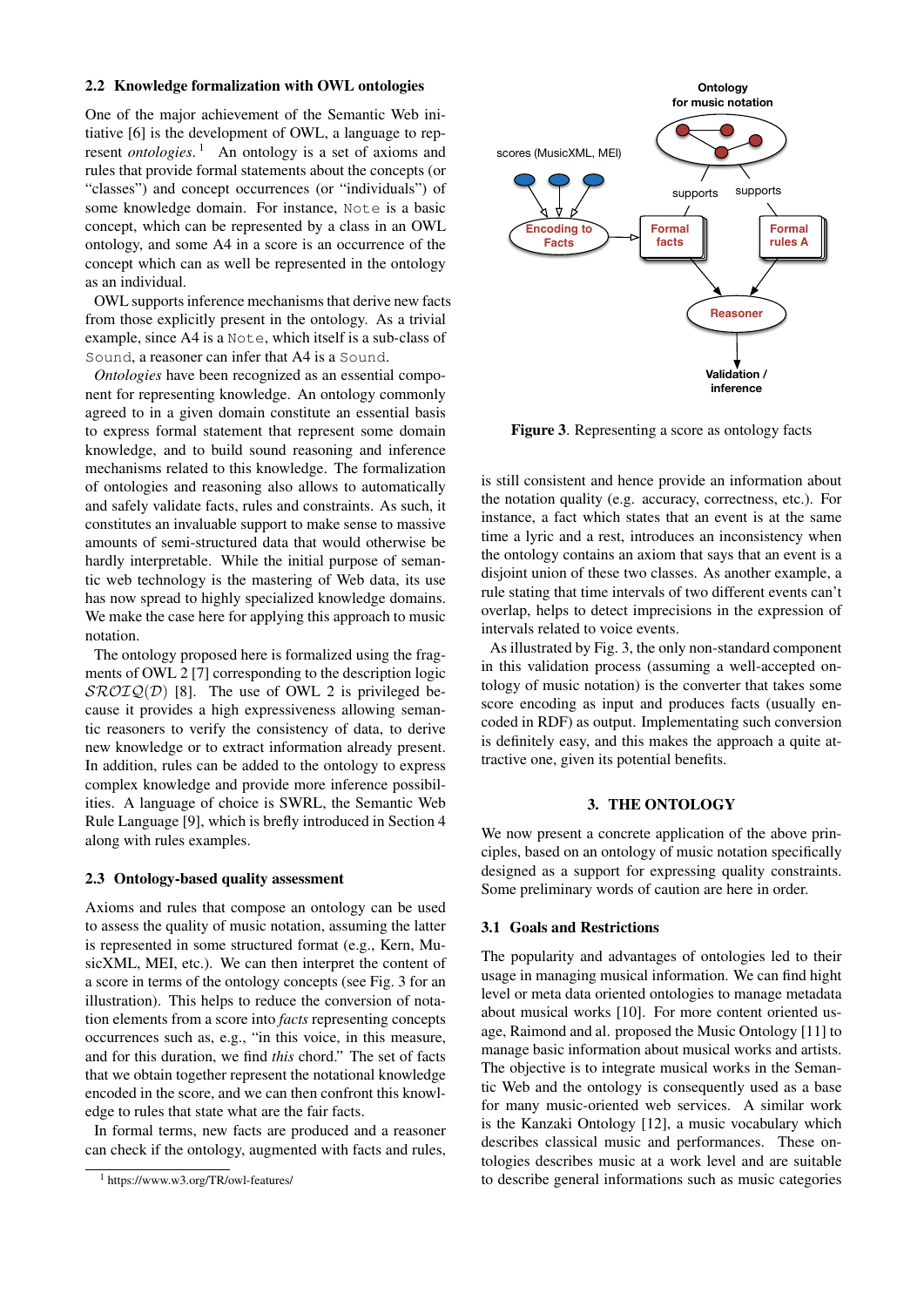

<span id="page-3-0"></span>Figure 4. The music notation ontology (OWL modeling)

(Chamber music, Choral music etc.) and performances (musicians, instruments etc.). To handle musical content descriptions, to enhance and facilitate their sharing among communities of both novices and experts, there is a need for more content oriented ontologies. We do believe that such a model would be of invaluable help to let the community formalize discussions and proposals and address issues related to the topic. We hope that the present work, although quite limited in its scope, can serve as an encouragment to initiate such an endeavour.

The proposed ontology is by no means intended to cover the whole knowledge of music notation throughout ages; this would be an extremely ambitious task (at least for the paper's authors) which, at the very least, would require a long, collaborative process. The part of music notation that we aim at modeling here deliberately ignores issues related to the graphical layout of score. This aspect is major in estimating the quality of a score, as witnessed by the countless recommendations that can be found in reference such as [\[1\]](#page-6-0). However, it also constitutes a part of quality assessment which can hardly be evaluated from the encoding found in MusicXML or MEI formats. For the sake of simplicity and validation of our approach, we therefore chose to focus on the part of the notation that relates to "music content" in the following. Separating content from layout is not trivial, and to the best of our knowledge there does not exist a common agreement on this issue. We do not pretend to solve it here, but used the intuitive distinction between layout and content as a guideline to support the following decisions:

- All pure graphic instructions: paper size, margin, fonts, glyphs and positioning coordinates, are not considered.
- Directions regarding the assignment of voices and parts on staff are also ignored; this include the clef and textual annotations associated with staves.

This essentially lefts elements that organize the music content are parts, parts in voices and voices as sequences of events. This is elaborated next.

# 3.2 The MusicNote Ontology

Fig. [4](#page-3-0) shows the main concepts of our ontology<sup>[2](#page-3-1)</sup>. The figure is produced by the *Protégé* editor [3](#page-3-2) . The explanations that follow should make the major features clear event to non-experts. Essentially, a score is modeled as a *hierarchical structure*, where leaves consist of *voices*, and inner nodes of *parts*. A voice is a sequence of *events*, occurrences of the abstract class Event which is refined in several sub-classes. We detail first the structural aspect, then the voice representation.

#### *3.2.1 Structural aspects*

Let us explain the structural aspect first by taking as an illustration the sketch of a piano concerto score (Fig. [5\)](#page-3-3).

<span id="page-3-3"></span>

Figure 5. Structure of a score (GroupPart and SinglePart concepts)

<span id="page-3-2"></span><span id="page-3-1"></span><sup>2</sup> <http://cedric.cnam.fr/isid/ontologies/files/MusicNote.html> <sup>3</sup> <http://protege.stanford.edu/>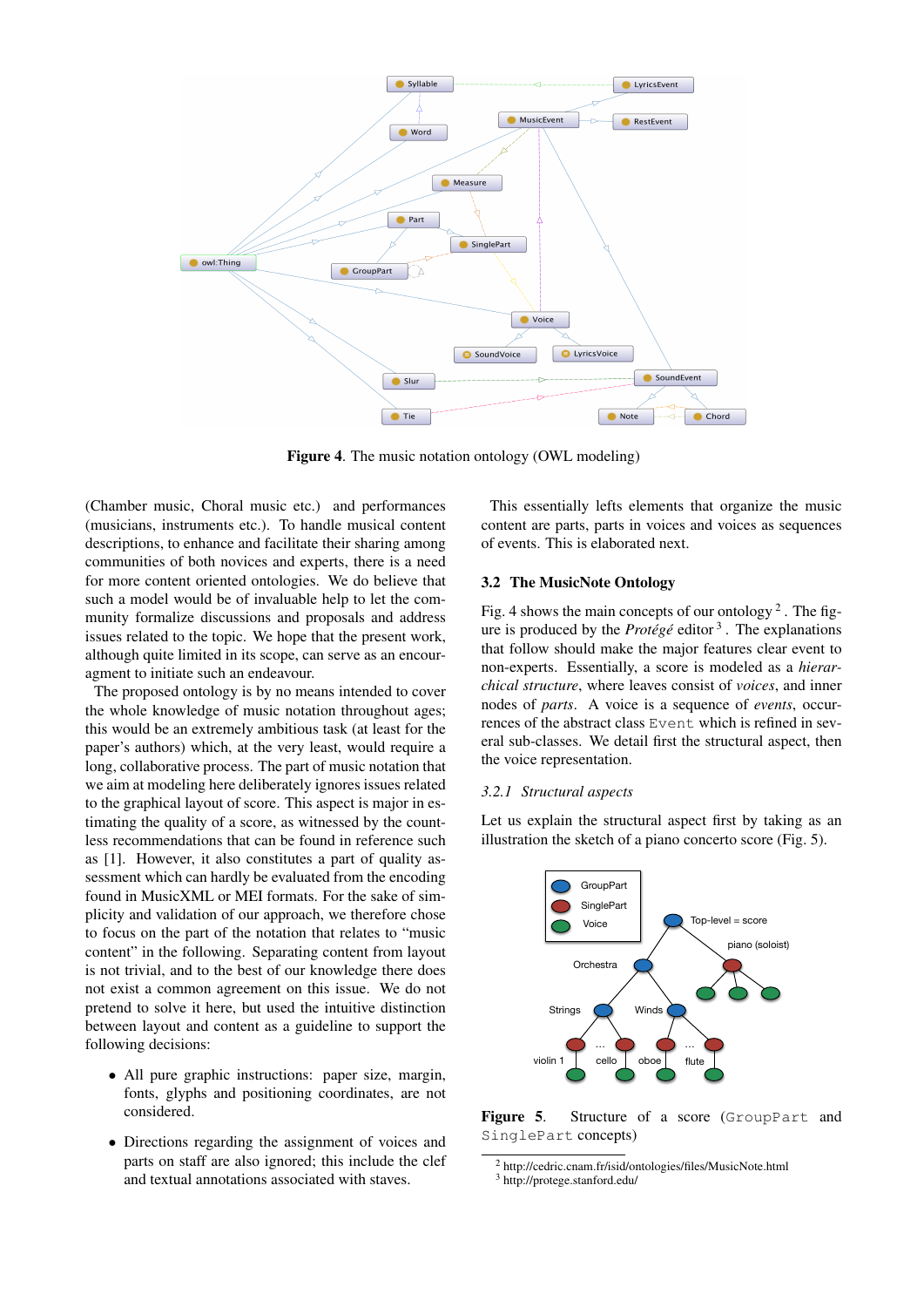A score is made of *parts*. Class Part represents an abstract concept which is refined in two sub-concepts:

- 1. GroupPart. A *group* (of parts) consists of a set of subparts, and mostly serves the organisational aspect of the score. For instance (Fig. [5\)](#page-3-3), the orchestral material of a concerto score typically defines a group for wind instruments, another one for string instruments, etc.
- 2. SinglePart. A *single part* encapsulates the music notation elements assigned to an individual performer (instrument or vocal). Fig. [5](#page-3-3) shows for instance a single part for the soloist (piano), another one for the violins, cellos, etc.

The content of group part may actually consist of an heterogenous association of single and group parts, as illustrated by the top-level node of Fig. [5](#page-3-3) that associates a group (the orchestra) and a single part (the soloist). This is reflected in the modeling of the ontology.

Note that we do not explicitly introduce a *score* concept. In our model, a score is simply the root of the tree of parts, and everything it contains. Such a concept would however be useful to introduce score-level metadata (composer, title, etc.) that would come as siblings of the parts hierarchy. Since we focus on the music content representation, we safely keep the model simple.

#### *3.2.2 Core concepts: events and voices*

A single part is a container for the core elements of music notation: events and voices. An *event* denotes the production of a noise artifact during a specific time period, called the *duration* of the event. Note that duration in this context has an absolute meaning, and corresponds to an open time interval fully contained in the temporal coverage of the score. The event concept can be refined based on the nature of the produced noise: it can be a sound (SoundEvent), text or syllables to be sung (SyllEvent) or a silence (). The SoundEvent concept itself is decomposed as follows:

- Note denotes a simple, non-decomposable sound that can be represented by the well-known attributes pitch, octave and accidental. A more radical choice would be to simply represent a note by its frequency.
- Chord is an event composed of at least two notes that all share the same duration.

The status of RestEvent is debatable. A rest can be interpreted as an absence of event for a certain duration, and, in a radical perspective that would try to forget the idiosyncratic aspects of music notation, there is *a priori* no need to supply such a concept. One could also argue that rests are first-class notational objects that deserve to be explicitly represented. We can probably find contexts where a half rest is more appropriately represented as two quarter rests. A true, complete modeling of music ontology would have to carefully examine such cases in order to reach a large agreement.

A *voice* is a sequence of events whose durations do not overlap. A voice extends over a time range that can (optionally) be decomposed as a *sequence* of *measures*. A property of a measure is the *time signature*, the value of which can (extreme case) vary from one measure to another.

In summary, a score can essentially be seen, in our model, as a synchronization of an unbounded number of parts, each defining an internal organization of a finite time range split in measures.

### *3.2.3 A full example*

<span id="page-4-0"></span>

Figure 6. A full example

Let us consider as a full example the score shown in Fig. [6,](#page-4-0) and its modeling. It consists of two parts, lets' call them "vocal" and "accompaniment". The vocal part consists (in our modeling) of two voices, the first one (called "sopr") composed of sounds, and the second one ("lyrics") of syllables (note that there is no one-to-one rythmic correspondence between syllables and notes, as some syllables cover several notes). The second part consists of a single voice, "bass". The structure is summarized by Fig [7.](#page-4-1)

<span id="page-4-1"></span>

Figure 7. Structure of the example score

Consider now the details of each voice (summarized by Fig. [8\)](#page-5-1). Voice "sopr" is a monophonic voice, instance of SoundVoice, each event being either a single note or a rest. Voice "lyrics", instance of LyricsVoice, consists of syllables. Finally, voice "bass", instance of SoundVoice, contains a few complex events, instance of Chords.

This example shows the main feature of how we can interpret a score notation as fact stated with respect to the ontology context. Those facts can automatically be extracted from the MusicXML or MEI encoding, represented in a convenient form (typically as RDF triples) and sent, along with ontology and rules, to a reasoner that will determine the consistency of the whole. Among other motivations, this can serve as a setting to validate quality rules, as discussed in the next section.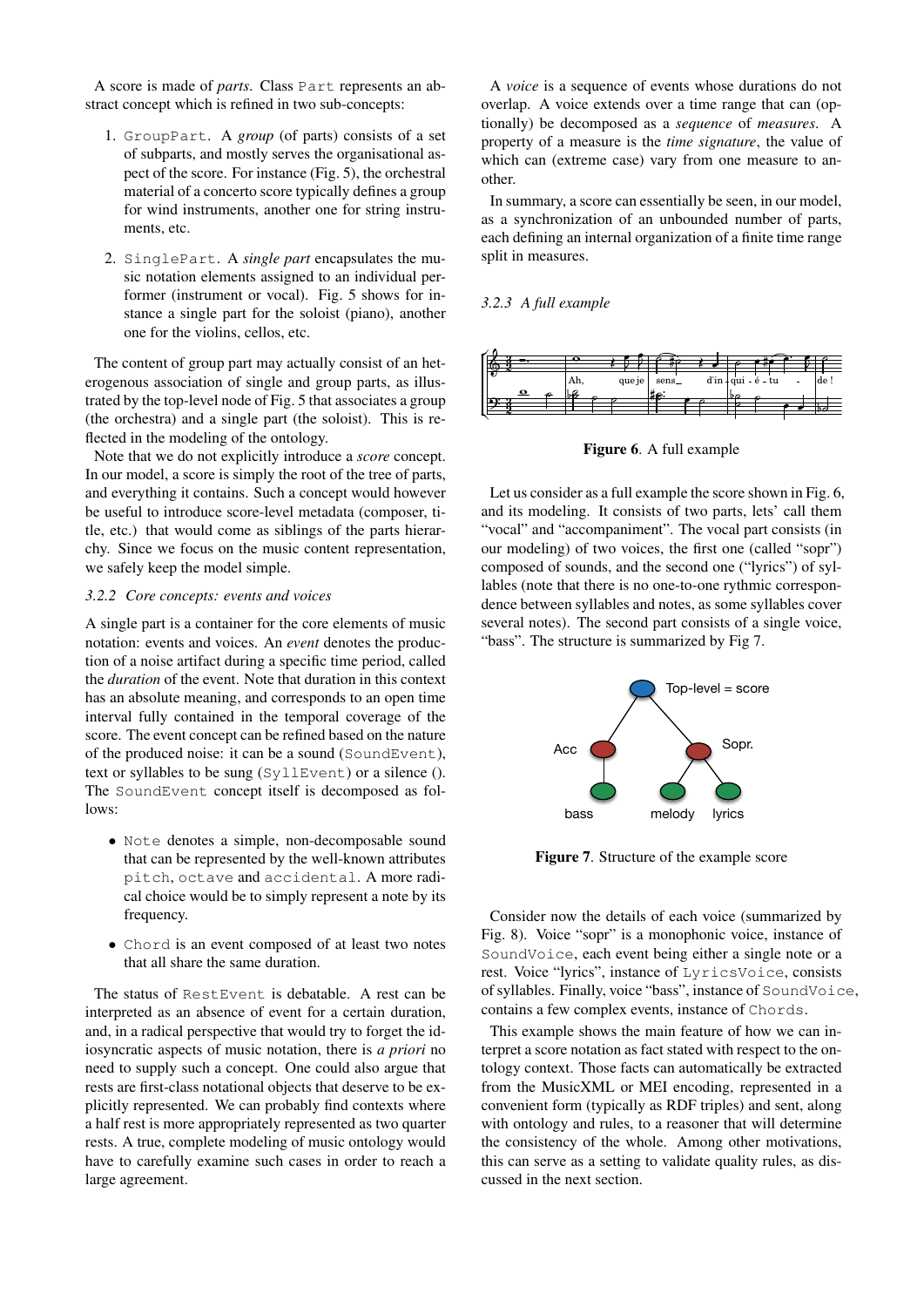$$
v_{sopr}(t) = \begin{cases} \bot, & t \in [0, 12[ \\ D5, & t \in [12, 20[ \\ L, & t \in [20, 22[ \\ E5, & t \in [22, 23[ \\ D5, & t \in [24, 28[ \\ D5, & t \in [24, 28[ \\ C#5, t \in [28, 32[ \\ A4, & t \in [34, 36[ \\ \end{cases} \text{ where } t \in [34, 36[ \\ t \in [34, 36[ \\ \end{cases} \text{ where } t \in [34, 36[ \\ t \in [34, 36[ \\ \end{cases} \text{ where } t \in [34, 36[ \\ t \in [34, 36[ \\ \end{cases} \text{ where } t \in [34, 36[ \\ t \in [32, 34[ \\ t \in [32, 34[ \\ t \in [32, 36[ \\ \end{cases} \text{ where } t \in [34, 36[ \\ t \in [32, 36[ \\ t \in [32, 36[ \\ \end{cases} \text{ where } t \in [34, 36[ \\ t \in [32, 36[ \\ t \in [32, 36[ \\ \end{cases} \text{ where } t \in [34, 36[ \\ t \in [32, 36[ \\ t \in [32, 36[ \\ \end{cases} \text{ where } t \in [34, 36[ \\ t \in [32, 36[ \\ t \in [32, 36[
$$

<span id="page-5-1"></span>Figure 8. Voices as sequences of events (measures 1 to 3)

# 4. QUALITY RULES

<span id="page-5-0"></span>Rules express constraints that music scores should respect. A language of choice to express rules is SWRL [\[9\]](#page-6-8) which is briefly introduced first. We then enumerate some of the quality rules that can be expressed in this OWL+SWRL framework and conclude the section with few examples.

# 4.1 SWRL

SWRL is a language that allows to express rules that take the form of an implication: a *body* is a list of statements which are interpreted as true or false depending on the context, and *head* is a statement whose truth value is inferred from the evaluation of the body. It is basically similar to rules in Datalog [\[13\]](#page-6-12). Let's take a simple example: the following rules define a MajorChord as a Chord with three notes a, b, c such that the interval between a and b is a major third (4 semi-tones) and the interval between b and  $\circ$  is a minor third (3 semi-tones)<sup>[4](#page-5-2)</sup>.

```
Chord(?x), hasNote(?x, ?a), hasNote(?x, ?b),
hasNote(?x, ?c),
gap(?a, ?b, 4), gap(?b, ?c, 3)
      -> MajorChord(?x)
```
Symbols of the form ?x denote variables. The interpretation of this rule is essentially: if we can find an instantiation of the variables  $x$ ,  $a$ ,  $b$  and  $c$  such that the body of the rule is evaluated as true, then we can infer that the head is true as well, i.e., x is an occurrence of the new, intentional concept MajorChord.

This simple example shows the kind of reasoning that allows to produce new knowledge about a set of facts (taken from a score encoding), and given a modeling of the domain supplied by a generic ontology. The MajorChord can now be reused just as any other concept, and we can thus build sophisticated reasoning chains that can be evaluated by a reasoner on a score or a corpus of scores. Let us examine the application of this idea for quality assessment.

#### 4.2 Quality dimensions

Quality measures are commonly organized according to the following quality dimensions [\[14\]](#page-6-13): *accuracy*, *completeness*, *trust* and *consistency*. We give below, for each dimension, some possible examples of quality rules for music notation.

*Accuracy* measures in what extend data values correspond to their considered correct representation. Classically, two kinds of accuracy are considered: the syntactic accuracy and the semantic one. The syntactic accuracy measures the adequacy of data to its expected format. A typical syntactic accuracy rule could check that (AccR1) each note is an existing one (roughly speaking in the domain  $\{C, D, E, F, \}$ G, A, B, C}), or that (AccR2) a voice nomenclature is respected, for instance with voices in the domain {Superius; Cantus; Altus; Contratenor}, or that (AccR3) at most one syllable is associated with a note.

The semantic accuracy measures the closeness of a value to a considered true real-world value. Its measurement supposes that there is somewhere a reference for the content to be checked, namely a business expert knowledge or another source to compare to. A syntactic accuracy rule could check that (AccR4) the birthdate associated with each compositor corresponds to the birthdate of a trusted other internal or external given source (e.g. Wikipedia if considered as trustable enough).

The *Completeness* measures in what extent the score contains all the required information, concerning data and metadata. A syntactic completeness rule could check that (Comp-R1) a figured bass is present, or that (CompR2) at least one syllable is associated with each note, or that (CompR3) each measure is complete according to the figured bass, or (CompR4) the presence of some meta-data.

The *Trust* dimension concerns the trust-worthiness of each dataset, for instance by (TrustR1) checking the provenance information and the confidence in the provider.

The *Consistency* measures the adequacy of data to semantic rules. Such semantic rules may concern any element of the music score. A consistency rule could check that (ConstR1) each note can be played by the instrument (or voice) it is associated with, or that (ConstR2) the musical instruments were created before the compositor date of death.

#### 4.3 Rules expression

Rules such as those above can be expressed with SWRL according to the ontology defined in Section [3.](#page-2-0) For instance, the rule (AccR1) may be expressed by the following formula.

$$
Note \equiv \{A\} \sqcup \{B\} \sqcup \{C\} \sqcup \{D\} \sqcup \{E\} \sqcup \{F\} \sqcup \{G\} \tag{1}
$$

<span id="page-5-2"></span><sup>4</sup> For the sake of illustration, the example rely on obvious simplifying assumptions.